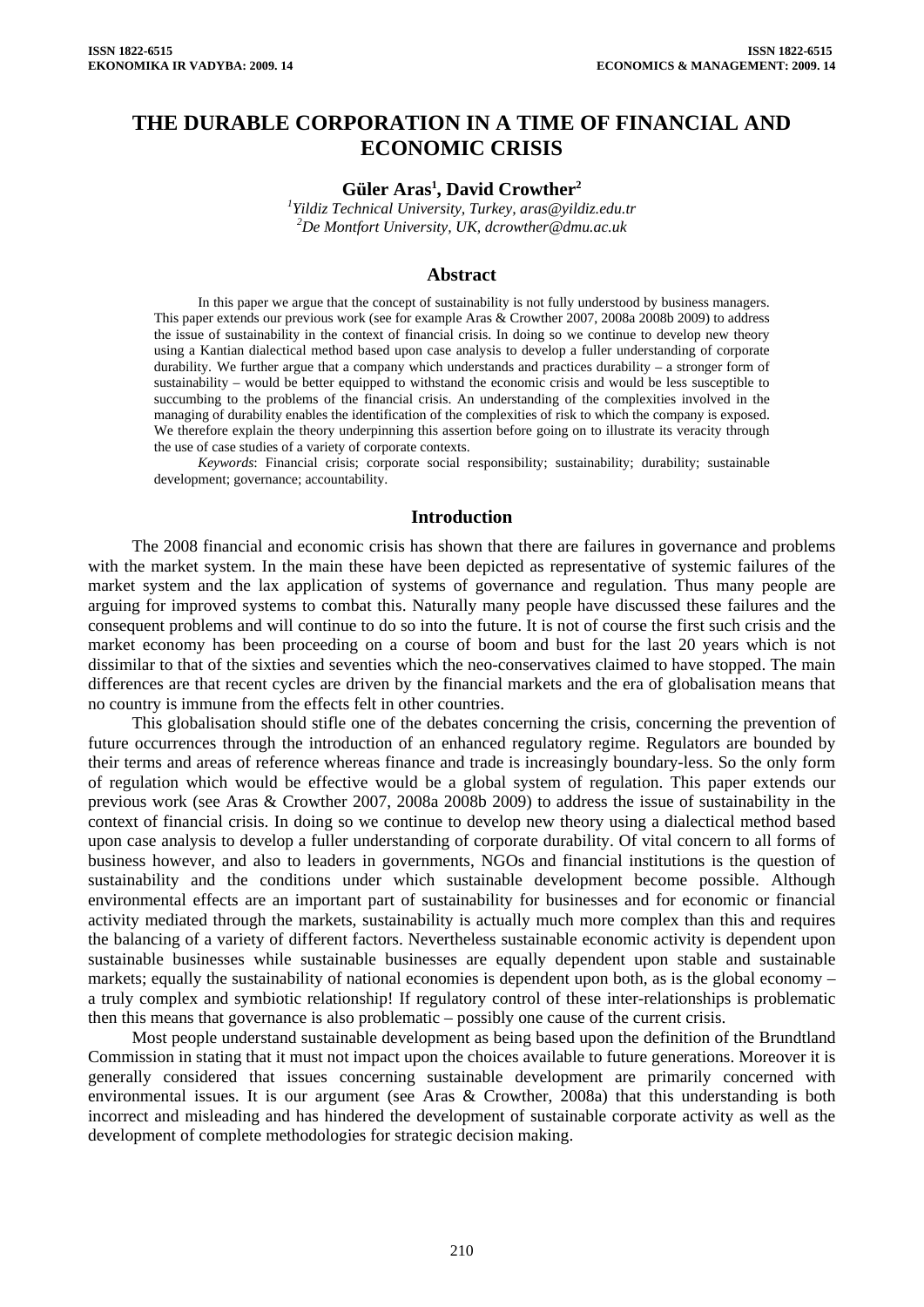# **Developing a full discourse of sustainability**

One of the most used words relating to corporate activity at present is the word sustainability. Indeed it can be argued that it has been so heavily overused, and with so many different meanings applied, to it that it is effectively meaningless. It is therefore time to re-examine the legacy of Bruntland and to redefine what is meant by sustainable activity. Thus we argue that sustainable development has assumed such significance in the lexicon of corporate behaviour that it is in effect a strategic imperative, despite there being little understanding of the term and its implications (see Aras & Crowther, 2008b). It is part of our argument that the current fashionably ubiquitous use of the term has obfuscated any consideration of a real understanding of sustainability. This is unfortunate as we consider that sustainability must be an integral part of the strategic development of a company, but that a complete understanding of sustainability is necessary before sustainable development can be countenanced.

Sustainability is of course fundamental to a business and its continuing existence. It is equally fundamental to the continuing existence not just of current economic activity but also of the planet itself – at least in a way which we currently understand. It is a complex process, as we have discussed. Moreover it is a process which must recognise not just the decision being made in the operational activity of the organisation but also the distributional decisions which are made. Only then can an organisation be considered to be sustainable.

Others have tended to assume that a sustainable company will exist merely by recognising environmental and social issues and incorporating them into its strategic planning. According to Marrewijk & Were (2003) there is no specific definition of corporate sustainability and each organisation needs to devise its own definition to suit its purpose and objectives, although they seem to assume that corporate sustainability and corporate social responsibility are synonymous and based upon voluntary activity which includes environmental and social concern.

Our argument – expounded elsewhere (see in particular Aras & Crowther 2007, 2009a) – concerning sustainability is that there are actually 4 components of sustainability:

- *Societal influence*, which we define as a measure of the impact that society makes upon the corporation in terms of the social contract and stakeholder influence;
- *Environmental Impact*, which we define as the effect of the actions of the corporation upon its geophysical environment;
- *Organisational culture*, which we define as the relationship between the corporation and its internal stakeholders, particularly employees, and all aspects of that relationship; and
- *Finance*, which we define in terms of an adequate return for the level of risk undertaken.

These are all necessary in order to ensure not just sustainability but to also enable sustainable development. Moreover it is the balance between them which is crucial. It will be observed that we have been added an extra component from the triple bottom line, concerned with culture. Moreover we have highlighted finance, on the basis that it is not possible to manage the other issues (social, environmental and organizational) without financial resources.

Although risk management, efficient management, regulation, ınternational standards and corporate governance are necessary all for sustainability and for sustainble business (Aras & Crowther, 2008c, 2009a), there are actually two discrete discourses concerning corporate sustainability which are operating in parallel with each other. One is predicated in the environmental sustainability discourse which is epitomised by such work as Jacobs (1991), Welford (1997) and Gray & Bebbington (2001). The second is predicated in the going concern principle of accounting as epitomised by the corporate reporting described earlier. Although seemingly incompatible, both are actually based on an acceptance of a conventional view of the transformational process of the organisation (Aras & Crowther, 2009a).

Traditional accounting theory and practice assumes that value is created in the business through the transformation process and that distribution is merely concerned with how much of the resultant profit is given to the investors in the business now and how much is retained in order to generate future profits and hence future returns to investors. This is of course overly simplistic for a number of reasons. Even in traditional accounting theory it is recognised that some of the retained profit is needed merely to replace worn out capital – and hence to ensure sustainability in its narrowest sense. Accounting of course only attempts to record actions taking place within this transformational process, and even in doing so regards all costs as things leading to profit for distribution. The traditional view of accounting therefore is that the only activities with which the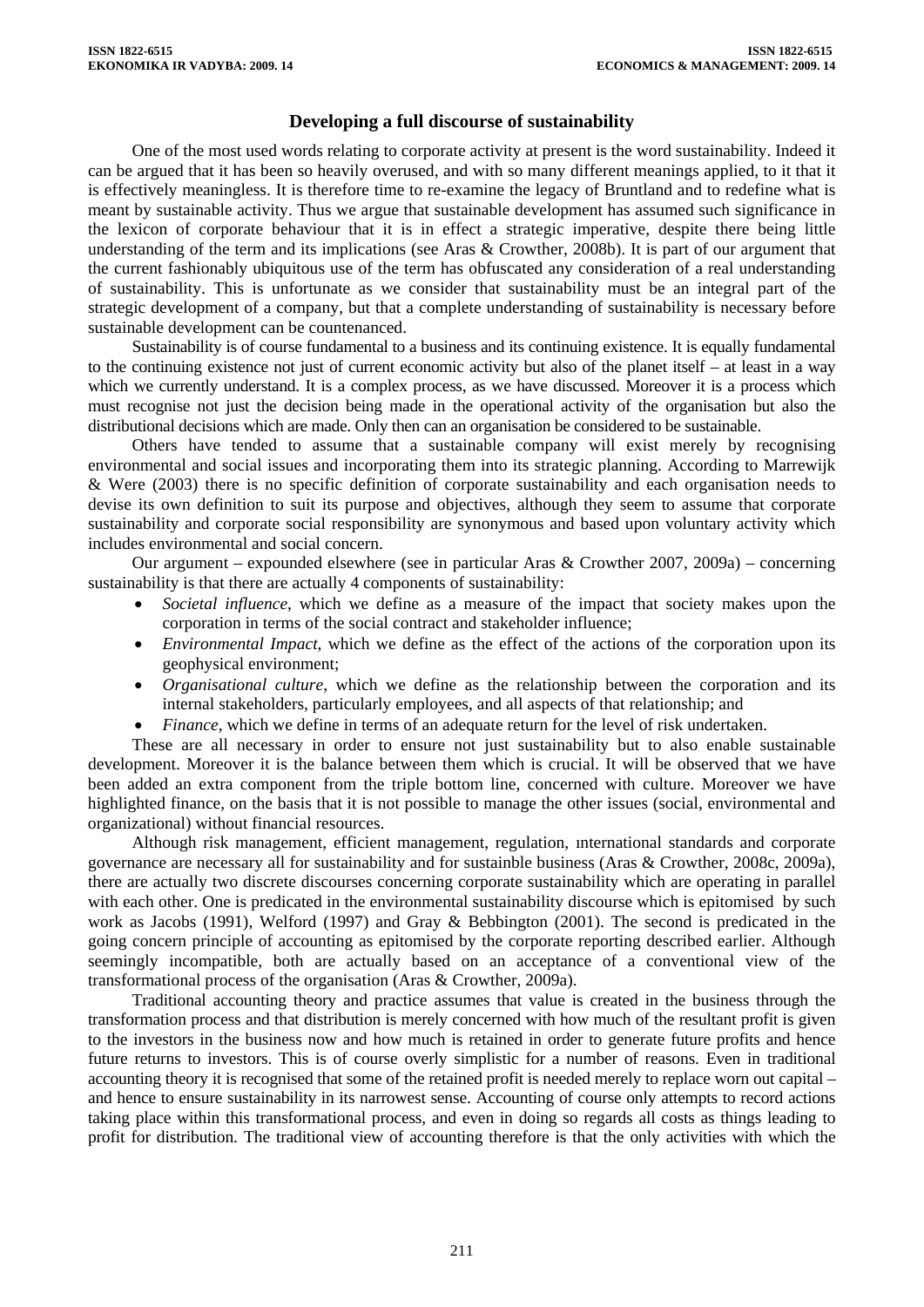$\overline{a}$ 

organisation should be concerned are those which take place within the organisation;<sup>[1](#page-2-0)</sup> consequently it is considered that these are the only activities for which a role for accounting exists. Here therefore is located the essential dialectic of accounting – that some results of actions taken are significant and need to be recorded while others are irrelevant and need to be ignored. This view of accounting places the organisation at the centre of its world and the only interfaces with the external world take place at the beginning and end of its value chain. It is apparent however that any actions which an organisation undertakes will have an effect not just upon itself but also upon the external environment within which that organisation resides. In considering the effect of the organisation upon its external environment it must be recognised that this environment includes both the business environment in which the firm is operating, the local societal environment in which the organisation is located and the wider global environment.

### **The transformational process revisited**

In order to explain we need to go back to the transformational process which describes corporate activity. This model assumes that inputs (of capital labour and finance) are used to make goods and services through the employment of the operational factors of production (eg employees, suppliers etc) in order to make goods and services with a resultant profit. The implications of this conventional view of the transformational process are that the inputs can be freely acquired in the desired quantities and that the operational factors of production are commodified.

This model assumes that inputs (of capital labour and finance) are used to make goods and services through the employment of the operational factors of production (eg employees, suppliers etc) in order to make goods and services with a resultant profit. The implications of this conventional view of the transformational process are that the inputs can be freely acquired in the desired quantities and that the operational factors of production are commodified. This view of the process enables mediation through the market and is legitimated by the views of such as Spangenberg (2004) referred to earlier.

There are however 2 fundamental flaws with this form of analysis, from a sustainability perspective:

- 1. The input referred to as capital actually represents environmental resources and these are quite definitely finite in quantity (Daly, 1996). Thus the market cannot mediate adequately as the ensuing competitive bidding will raise the price but will not bring more of the resource into the market because there is no more in existence. Substitution can compensate for shortages only to a limited extent: it is difficult, for example, to see the extent to which more finance or labour can compensate for the absence of oil or any other fuel.
- 2. The factors of production are not actually commodities: rather they are stakeholders of the organisation. It may aid analysis to commodify them but they require benefits from the organisational activity. In particular, when resources are recognised to be finite, market mediation in this way does not satisfactorily accommodate the requirements of all stakeholders to the organisation. Thus these stakeholder need to become a part of the output section of the transformational process.

As far as inputs to the transformational process are concerned then it is apparent that environmental resources are finite and effectively fixed. Currently all the resources of the planet are in use (some would say overuse) and the resources for one corporation can only be increased by taking them from another through the process of competition in the market place. This highlights 2 alternative routes to development. The first is through the substitution of environmental resources with other inputs – of labour or finance. The second is through making better use of the available environmental resources – effectively doing more with less. Both require technological development in order to bring into effect and so sustainable development essentially requires technological development – also known as research and development – in order to be tenable. This is the first point of intersection whereby sustainability comes into conflict with organisational accounting. Technological development for sustainability requires the more efficient use of environmental resources whereas accounting efficiency requires the more effective use of financial resources. Sustainable development therefore requires greater use of human resources, particularly highly skilled people, in order to develop that technology, and this of course will incur additional cost. Accounting efficiency requires the replacement of people – particularly skilled and therefore expensive people – with relatively low cost techniques such as programmed change initiatives – business process re-engineering etc – and computer

<span id="page-2-0"></span> $<sup>1</sup>$  Essentially the only purpose of traditional accounting is to record the effects of actions upon the organisation itself.</sup>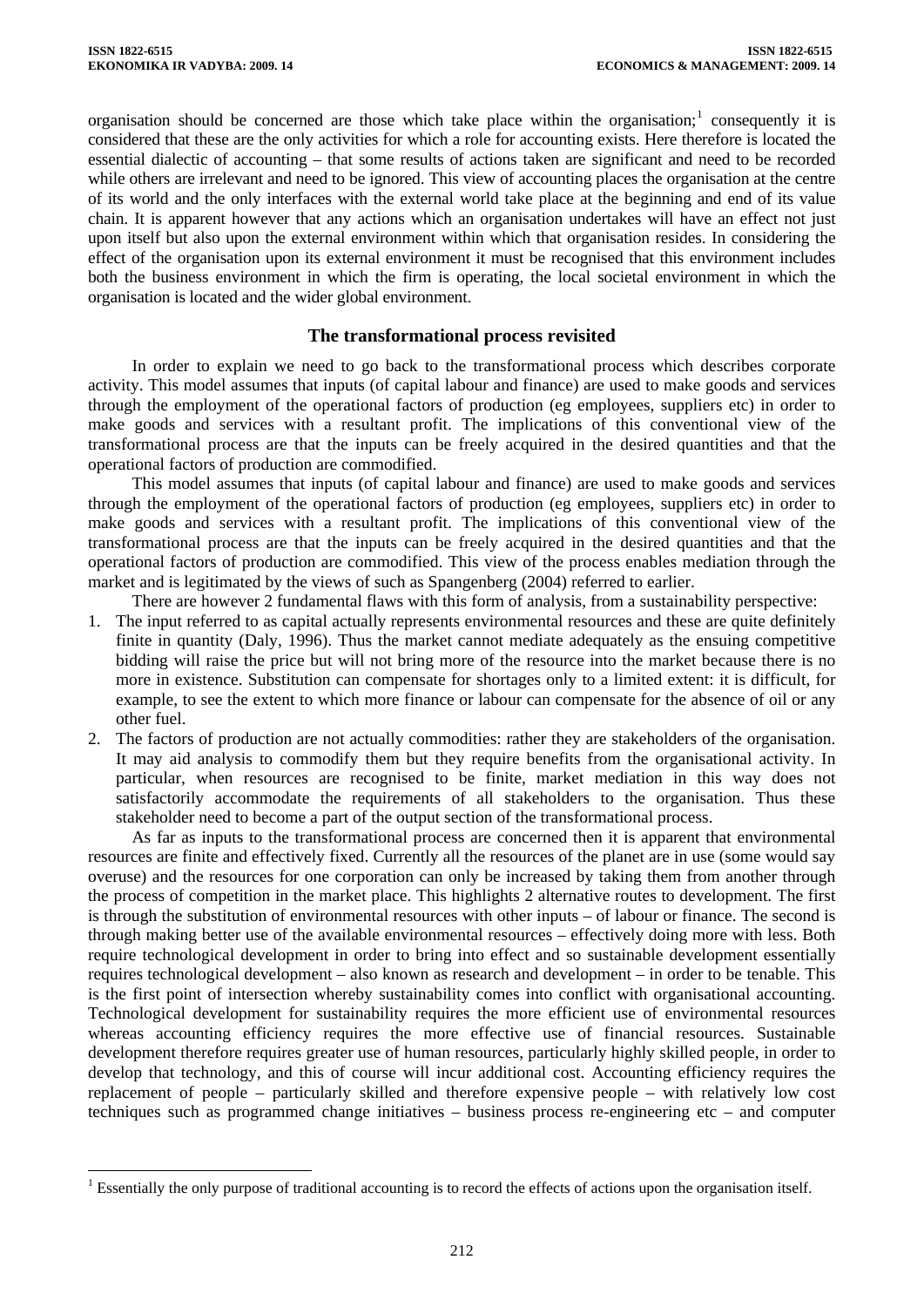based management systems. We therefore argue that the use of conventional accounting to a large extent is in direct opposition to the concept of sustainability.

Our model of sustainable corporate activity seeks to resolve this into on model which recognises both the transformational process within a corporation but also the distribution of the benefits as being equally significant to sustainability.

There are a number of problems with this economic view of corporate activity, encapsulated in the way that accounting for corporate activity has evolved.

- Firstly the economic view of corporate activity is that efficiency is all that matters so economies of scale, deregulation of markets, globalisation etc
- Secondly efficiency is always equated as cost reduction producing at a lower financial cost because finance is the scarce resource
- Thirdly cost reduction is sustainable so business migrates around the world in search of ever lower costs of production – cheap labour and cheap raw materials
- And finally substitution is always possible labour by technology, one source of energy by another. Etc.

These are all incorrect.

The other main problem with the traditional economic view of corporate activity is the assumption that stakeholders are a part of the factors of production – to be used to provide the surplus which is distributed to the owners and investors of the corporation. So employees and suppliers are merely a part of the production process; the effects of corporate activity can be externalised to society at large with impunity; the environment is a free resource to be used for financial gain. And the future – also a key stakeholder – can be neglected.

We accept that value is created through corporate activity but a crucial part of this is the distribution of the effects – positive and negative – to all stakeholders. Including society, the environment and the future. Our argument is that this does not actually lead to corporate sustainability without a consideration of the distributional impact of the corporate activity. Thus in our model none of the stakeholders are merely factors of production but are also affected by – and hence concerned with the results of corporate activity, as described through the transformational process. A reconsideration of sustainability shows that when resources are limited then the way to manage sustainable development is through the more efficient use of those resources. Thus all corporations are practicing cost management and efficient operational management as a matter of course but also as a means of achieving sustainability. Conventionally corporations grow by consuming more resources but redefining the problem shows us that natural resources are finite and are being fully committed at present – if not actually being over committed. So growth through the use of more natural resources is not possible. These are the scarce resource – not finance.

Consequently efficiency must be redefined away from financial efficiency and applied to the use of natural resources. Growth requires us to do more with less. So innovation, technology and R&D become more important. So we must redefine the transformational process to provide a more realistic description of the input resources used – and the potential for substitution and to highlight that growth must come through technological improvement rather than through the use of more resources A central tenet of our argument is that corporate activity, to be sustainable, must not simply utilise resources to give benefit to owners but must recognise all effects upon all stakeholders and distribute these in a manner which is acceptable to all of these – both in the present and in the future. This is in effect a radical reinterpretation of corporate activity.It is necessary to consider the operationalisation of this view of sustainability. Our argument has been that sustainability must involve greater efficiency in the use of resources and greater equity in the distribution of the effects of corporate activity. To be operationalised then of course the effects must be measurable and the combination must of course be manageable. This can be depicted as a model of sustainability.

| Manageable       | Measurable      |
|------------------|-----------------|
| (strategic)      | (financial)     |
| Equitable        | Efficient       |
| (distributional) | (technological) |

**Figure 1.** The Facets of Sustainability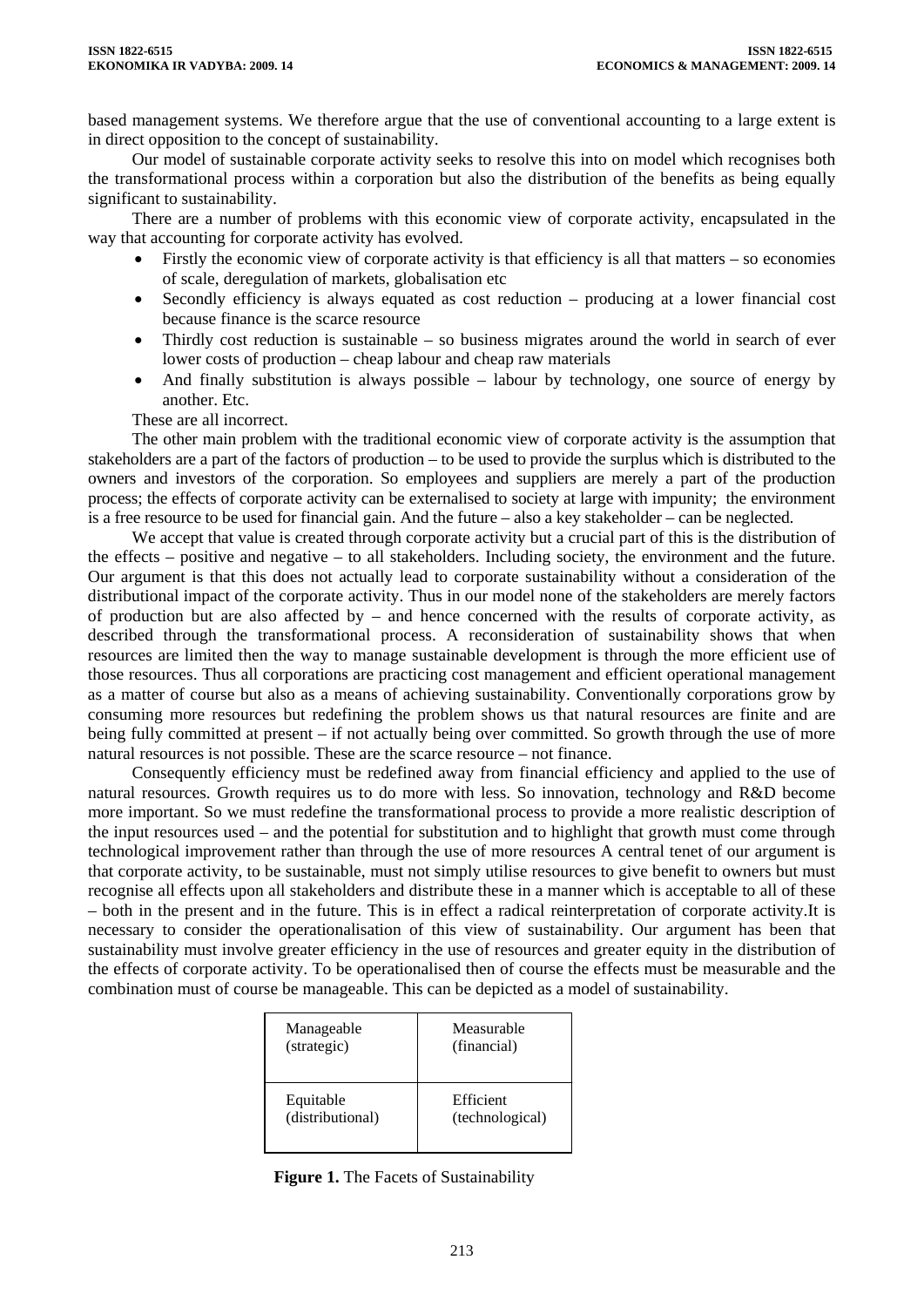This acts as a form of balanced scorecard to provide a form of evaluation for the operation of sustainability within an organisation. It concentrates upon the 4 key aspects, namely:

- **Strategy**
- Finance

 $\overline{a}$ 

- Distribution
- Technological development

 Moreover it recognises that it is the balance between these factors which is the most significant aspect of sustainability. From this a plan of action is possible for an organisation which will recognise priorities and provide a basis for performance evaluation. To summarise, sustainability requires a radical rethink and a move aware from the cosy security of the Brundtland definition. We therefore reject the accepted terms of sustainability and sustainable development, preferring instead to use the term durability to emphasise the change in focus. The essential features of durability can be described as follows:

- Efficiency is concerned with the best use of scarce resources. This requires a redefinition of inputs to the transformational process and a focus upon environmental resources as the scarce resource
- Efficiency is concerned with optimising the use of the scarce resources (ie environmental resources) rather than with cost reduction
- Value is added through technology and innovation rather than through expropriation
- Outputs are redefined to include distributional effects to all stakeholders

# **Agency and economic activity**

The basic assumption of economic activity is that it should be organised into profit seeking firms, each acting in isolation and concerned solely with profit maximisation, and justified according to classical liberalism and the Utilitarian philosophy of John Stuart Mill. This inevitably results in management which is organisation-centric, seeking merely to measure and report upon the activities of the firm insofar as they affected the firm. Any actions of the firm which had consequences external to the firm were held not to be the concern of the firm (Aras & Crowther, 2009b, 2009c). Indeed enshrined within classical liberalism, alongside the sanctity of the individual to pursue his own course of action, was the notion that the operation of the free market mechanism would mediate between these individuals to allow for an equilibrium based upon the interaction of these freely acting individuals and that this equilibrium was an inevitable consequence of this interaction.<sup>[2](#page-4-0)</sup> As a consequence any concern by the firm with the effect of its actions upon externalities was irrelevant and not therefore a proper concern for its management.

One issue of relevance to all organisations is the governance problem caused by the agency problem (Becker & Westbrook, 1998); for financial organisations however this problem is particularly profound. The general agency problem can be characterized as a situation in which a principal (or group of principals) seeks to establish incentives for an agent (or group of agents) who takes decisions that affect the principal to act in ways that contribute maximally to the principal's own objectives. In business this means the relationship between the owner of the business and other investors – as principal – and the managers of the business – as agents. The difficulties in establishing such an incentive structure arise from either divergence of the objectives of principals and agents or the asymmetric information between principals and agents (Vickers and Yarrow, 1988), and very often from both of these factors.

When financial companies are considered then there are significant implications from the agency problem. The first of these is that there are considerably more stakeholders than for an ordinary company. Every borrower and lender is a stakeholder with a continuing relationship with the company. This relationship is much stronger than that with customers are suppliers of an ordinary company due to the ongoing financial commitment by both parties. The second implication is concerned with information asymmetry because the level of risk taken in financial transactions is often much higher but more importantly cannot be assessed by the stakeholders to the financial company even though the managers have sophisticated methodologies for doing so. Thus stakeholders need to rely upon rating agencies to eliminate – or significantly reduce – this information asymmetry. It is significant to note however that the current crisis

<span id="page-4-0"></span> $2$  This assumption of course ignores the imbalances in power between the various parties seeking to enact transaction through the market.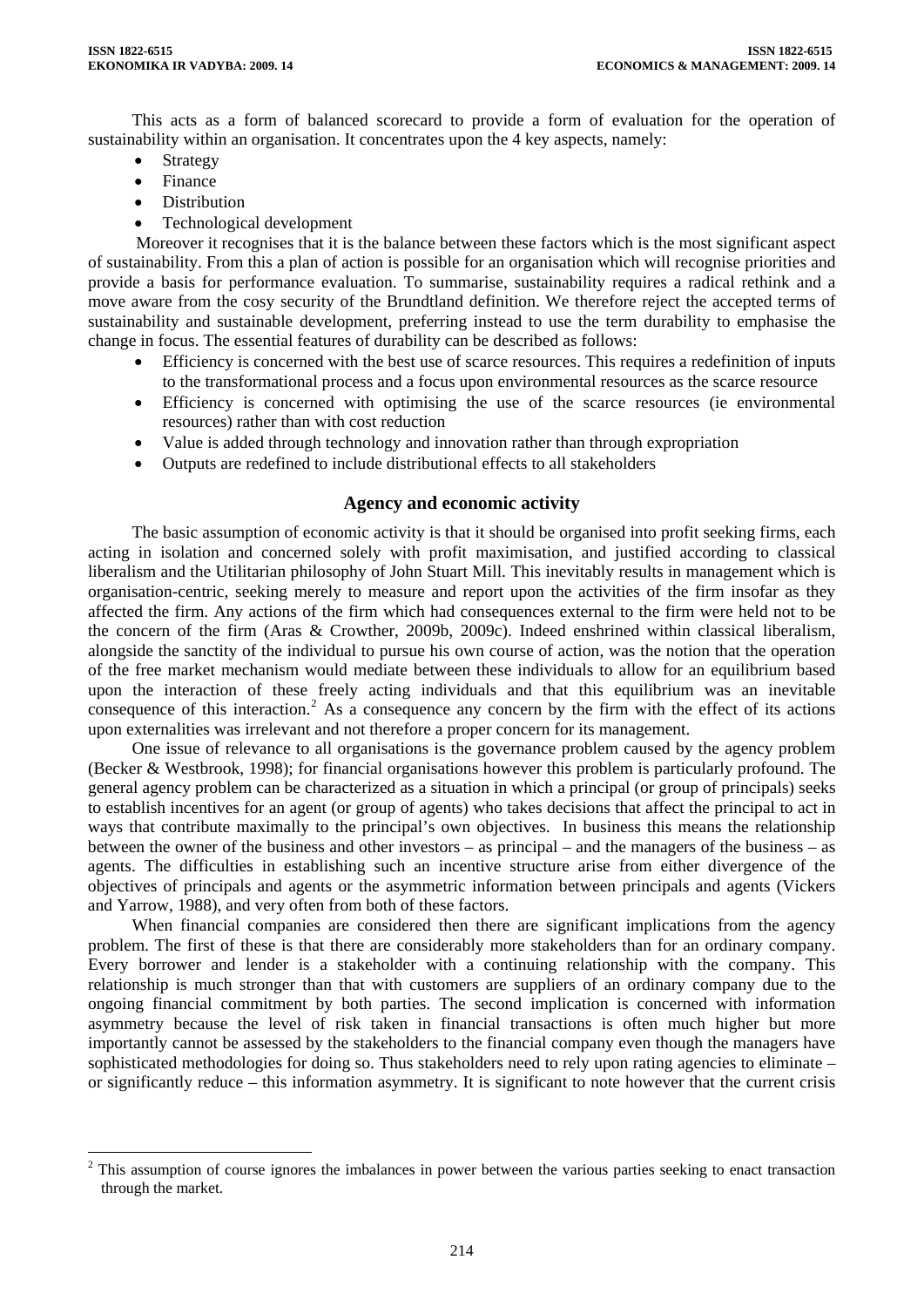has shown that the methodologies of financial organisations have been shown to be inadequate<sup>[3](#page-5-0)</sup> and rating agencies have failed to demonstrate any ability to compensate for the information asymmetry.

# **Advent of the Financial Crisis**

Thus risk has been largely ignored<sup>[4](#page-5-1)</sup> and information asymmetry has simply been accepted. At the same time these financial companies have been making large<sup>[5](#page-5-2)</sup> profits: for example HSBC made profits of 114% from borrowing and lending and adding fees into the process during the first half of 2008 and of 102% for 2007, and this is typical of all similar institutions. With (abnormal) returns at this level coupled with low levels of risk it is perhaps unsurprising that investors in financial organisations have been happy to leave the management of the business to their agents and to pay them very large sums of money as remuneration. Noone wished to question this performance and risk killing the golden goose. Even governments have been complicit in this by gradually relaxing the regulatory regime, *in the interests of competing in the global market*. It is only when the crisis unfolds and these financial transactions unravel that anyone has started to question the behaviour of these financial organisations and their managers (Spence, 2008).

This can be contrasted with the behaviour of companies which regard themselves as sustainable and have adopted policies accordingly. For example in their 200[6](#page-5-3) report <sup>6</sup> BP provide a good illustration of addressing sustainability by stating: *That is why we care about the sustainability of our activities and why, throughout the company, we work to ensure that the things we do and the way we do them are genuinely sustainable.* In their latest reported figures they report a reduction in profit of 15% and issue a cautionary note concerning *the continuing risk of slowing global economies, exacerbated by the global credit freeze, to our marketing and supply businesses* while claiming that they can manage the economic crisis and continue to develop their activities. In doing so they giver every indication of having understood the implications of sustainability and built these into both their risk analysis and strategic planning.

Most people consider that the financial crisis was caused by unsustainable activity in the US housing finance market – commonly known as sub-prime lending. It quickly became apparent however that the banking sector around the world had been engaged in what can only be described as gambling. Supposed assets had been packaged together into parcels for which even the most sophisticated models available could not calculate the risk; consequently risk was ignored in the naïve assumption that these packages were safe investments. When it was discovered that they were actually worthless then they were quickly relabelled as toxic assets and governments were persuaded to buy them from the banks. Surprisingly even the US government complied. For some – such as Madoff with his hedge fund – even this gambling was insufficient; outright theft was required.

The only barriers to financial transactions are national regulations (Tobin 2000). However, it can be seen that regulation is not enough to regulate and control for international transactions and capital flows in developing countries and transitional economies – or to effectively regulate global financial companies. Risk has been effectively ignored and corporate governance principles (see Aras & Crowther, 2008c, 2009d) flouted. The principles of governance and the principles of sustainability are inextricable inter-related and the ignoring of governance principles shows that such firms have scant regard for sustainability; indeed the behaviour of financial institutions still continues to show no regard for sustainability – for themselves, for national economies and for the global economic system. It seems that they have learned nothing from previous crises, which have been a regular occurrence in the Western economic system. The only difference this time is the global nature of the effects from the local American cause. The financial crisis has of course expanded into an economic crisis and many sound businesses are perishing in this climate. Others are however prospering and it is out argument that a large part of the difference between survival and failure in the current climate of economic downturn is a proper understanding and assessment of risk, based upon an understanding of the principles of sustainability (see Aras & Crowther, 2008a). The evidence to support this assertion is still accumulating as the crisis continues to unfold.

<span id="page-5-3"></span>

 $\overline{a}$ 

<span id="page-5-0"></span> $3$  Or possibly ignored in the search for greater profits.

<span id="page-5-1"></span><sup>&</sup>lt;sup>4</sup> Perhaps this demonstrates prescience (or arrogance) as the failed financial organisations have just been supported by individual citizens (via government loans) thereby demonstrating that the risk to the agents at least is non-existent! Indeed the US bank managers are so self-congratulatory about this that they paid themselves large bonuses, much to the disgust of new president Obama!

<span id="page-5-2"></span><sup>&</sup>lt;sup>5</sup> Many would describe these profits as exorbitant and unjustifiably large – exploiting their oligopolistic positions.<br><sup>6</sup> [www.bp.com](http://www.bp.com/)